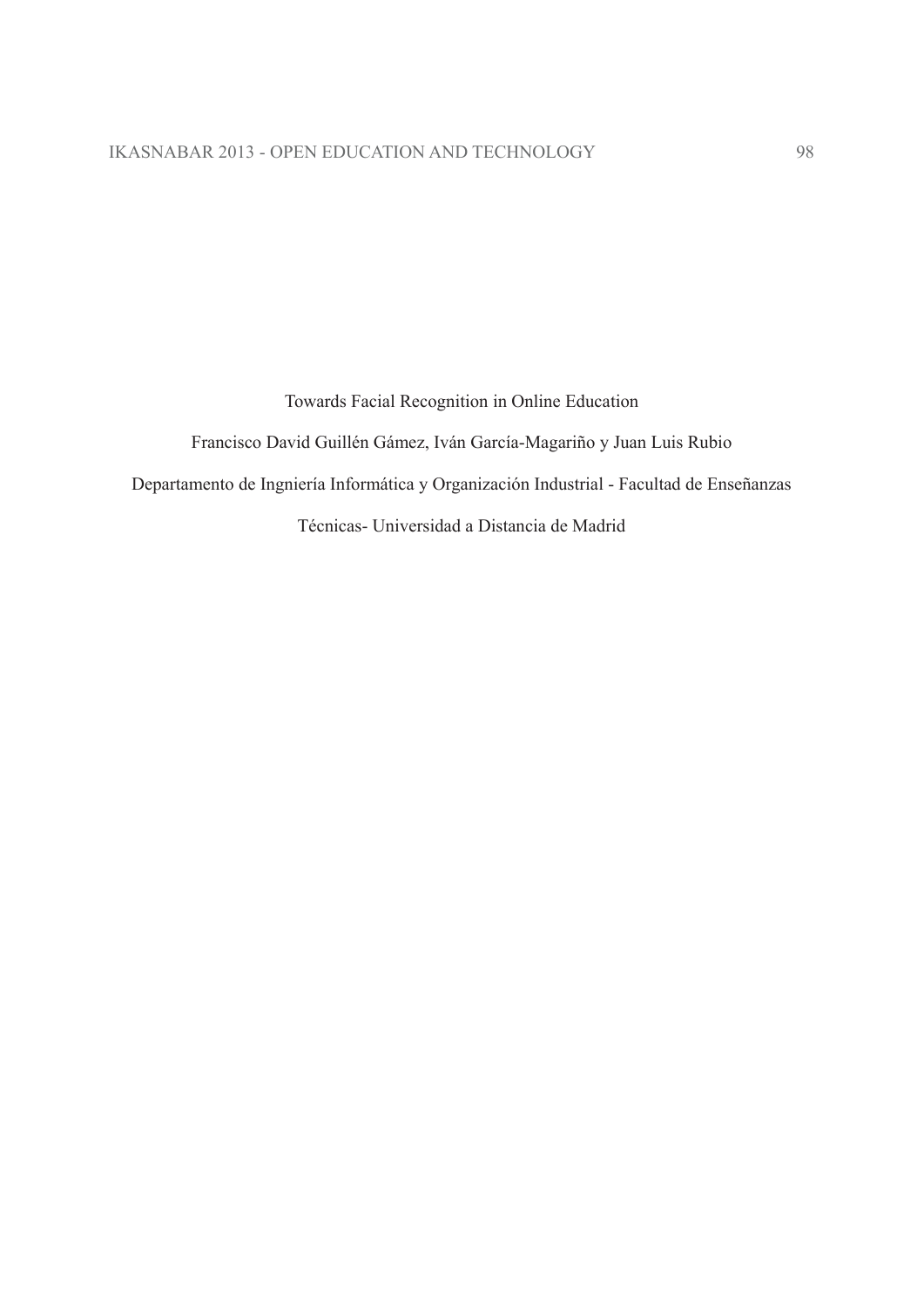#### Abstract

The increasing demand of on line education sector is facing new aspects that need to be solved to make on line training as liable as face to face. One of the critical issues to consider is the possibility that the students could make exams or test at home avoiding identity impersonation. There are some approaches to the problem of face recognition from the technological point of view but we consider to analize a new perspective that is recognizing the student while being in front of his computer. The research includes different aspects to be considered: psicological analysis, technological aspects, educational results, emotional indicators and others. In this sense, the global approach aims to answer the main question: how to minimize the error when making a facial recognition being as less intrusive as possible and improving the results of the learning process?

*Keywords:* face recognition, online learning, analysis of perceptions, educational results, biometrical recognition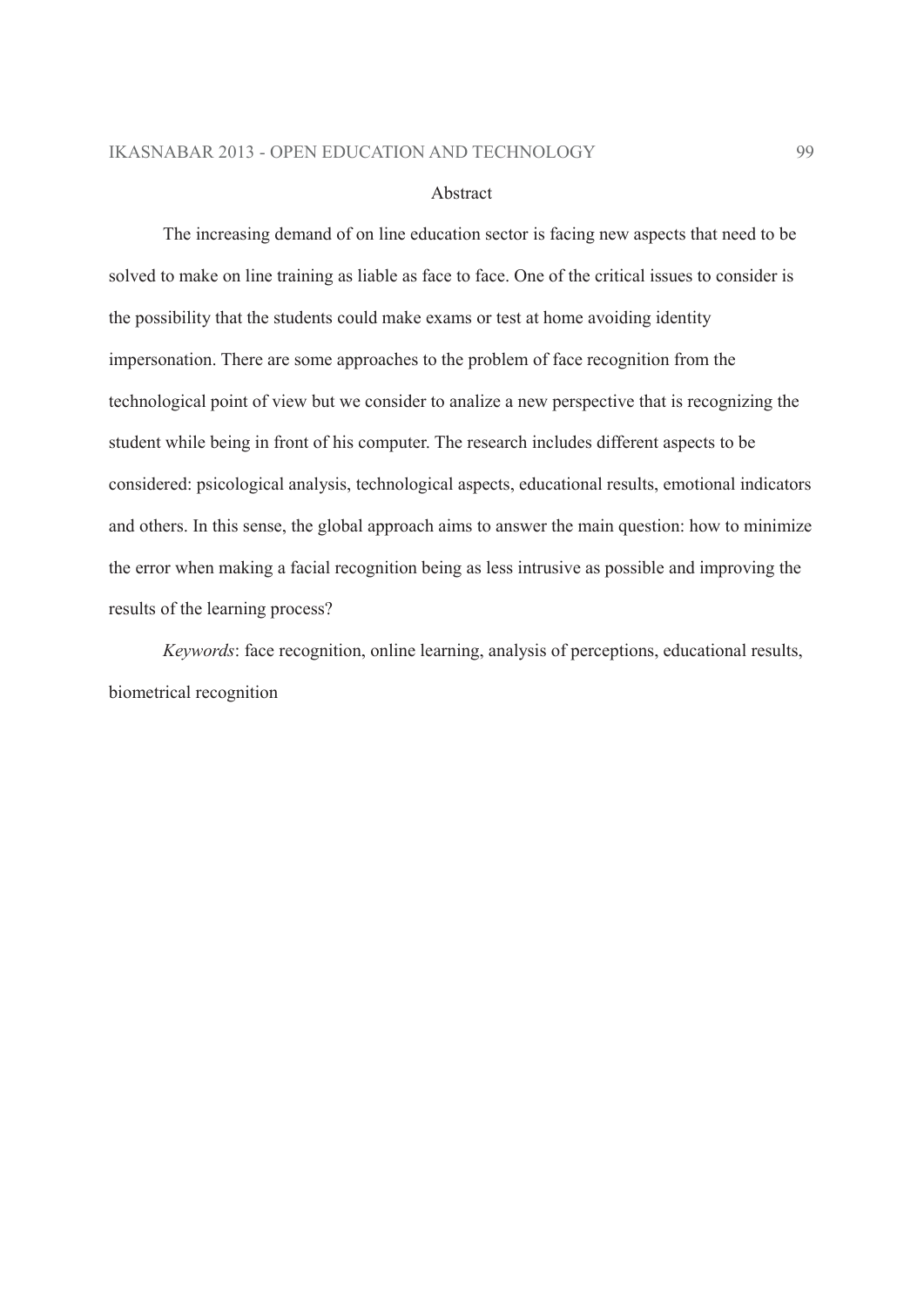### Towards Facial Recognition in Online Education

### **Introduction and Background**

Currently, it is possible to implement facial recognition technology in a wide variety of contexts that leads to a incremental sophistication. At the simplest level, technology can be used for recognizing faces, that means just detecting and locating faces in a photo. A more refined version, from a technological perspective, of facial recognition allows us to assess features of facial images. For instance, it is possible to identify moods or emotions from facial expressions to determine the involvement of a video game player or a spectator excitement during a movie. Although, if we talk about the most advanced applications, we could use technology to compare facial features of individuals through different images in order to identify them. This is just part of the story of biometrical recognition, as there have been several trials to solve recognition considering physical aspects of the human body (Sunil 2012, Westeyn et al 2005, Angulo et al  $2012$ :

Comparing this approach to which we are showing in this article, we get advance in the sense of a 'non councious' permanent identification based on biometric measures: previous attempts tried to identify the person just once (for instance with its finger print or blink colour) but once the person is identified there is no tracking to assure that person keeps on being the same.

Taking into account current social needs, education is considered as a lifetime activity. This requirement is fulfilled by the online learning (e-learning). E-learning is one of the fastest growing areas of the technology sector. It is interactive and involves the use of multimedia. The term e-learning encompasses computer-based learning, online learning and virtual classrooms. E-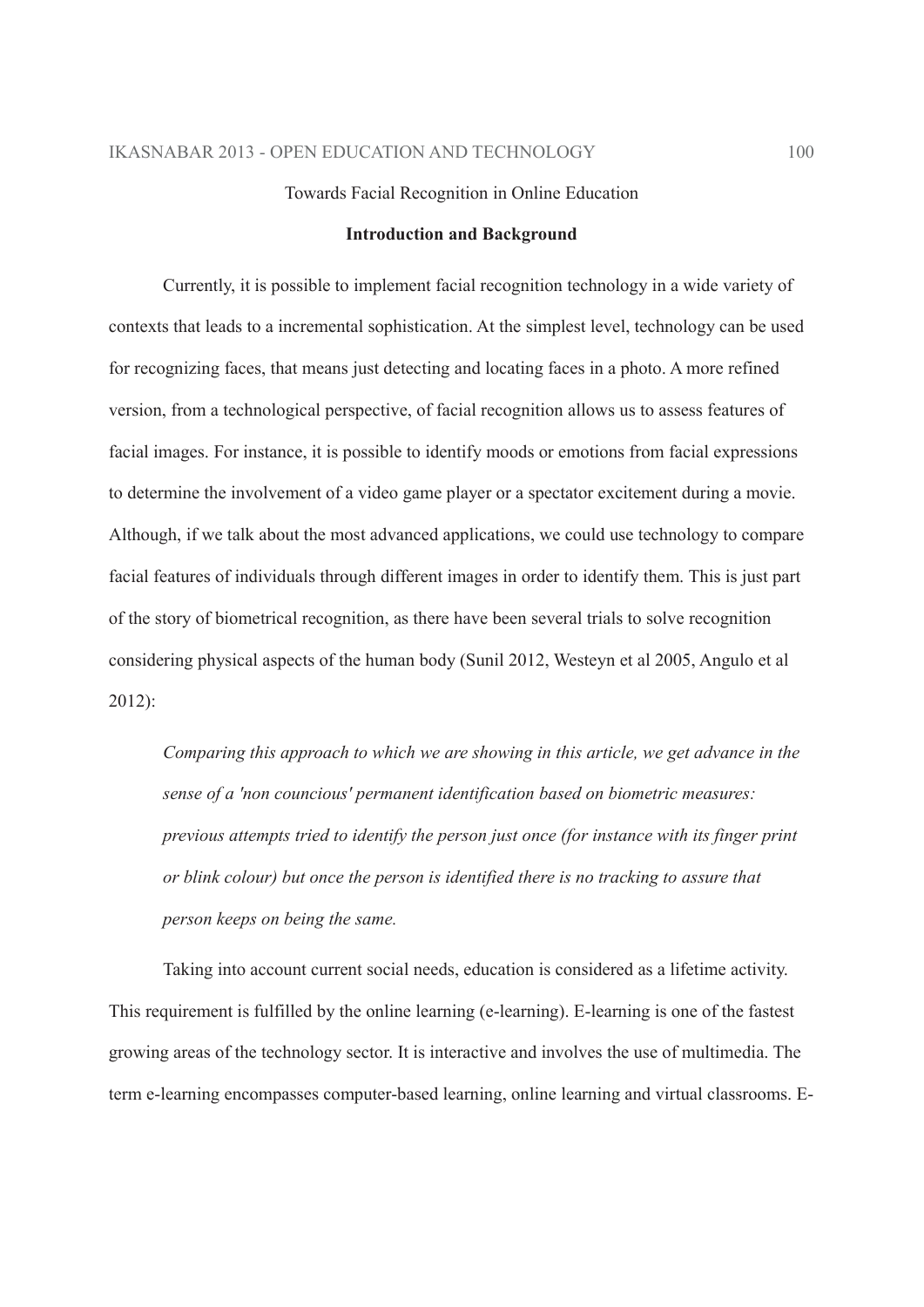learning can be delivered through many electronic media like Internet, intranets, extranets, satellite broadcast, audio / video, interactive TV and CD-ROM.

When students are using e-learning technology, they play a more active role than the passive one of just a information receiver transmitted by a teacher, textbook, or broadcast. In the best case, the e-learning method is an individual and personalized way of learning which allow students to choose and review the materials at their own pace, anytime and anywhere. In the worst of cases, it can take power away and discourage students by leaving them lost and unsupported in an electronic environment immensely confusing.

E-Learning possibilities are clearly increasing day by day. It is possible today to use facial recognition software for E-Learning purposes. This software works integrated in platforms as Moodle and others. One of the advantages of this kind of tools is that they allow the system to recognize if the pupil is really the pupil or not. Therefore, it would be interesting to see through this tool how you can control who performs the activities.

In the last years, technology has been incorporated to education, and therefore, to E-Learning. There are many technologies that have been applied, and many articles and magazines that have echoed. We will focus in facial recognition and how it affects to students from different perspectives.

For example, Denhavi et al. (2011) present a system to check that students are actually attending virtual classes. It is used for identification, tracking and authentication of users. In this model, two behavioral biometric features (mouse movements and key dynamics) and a physical (facial features) are used.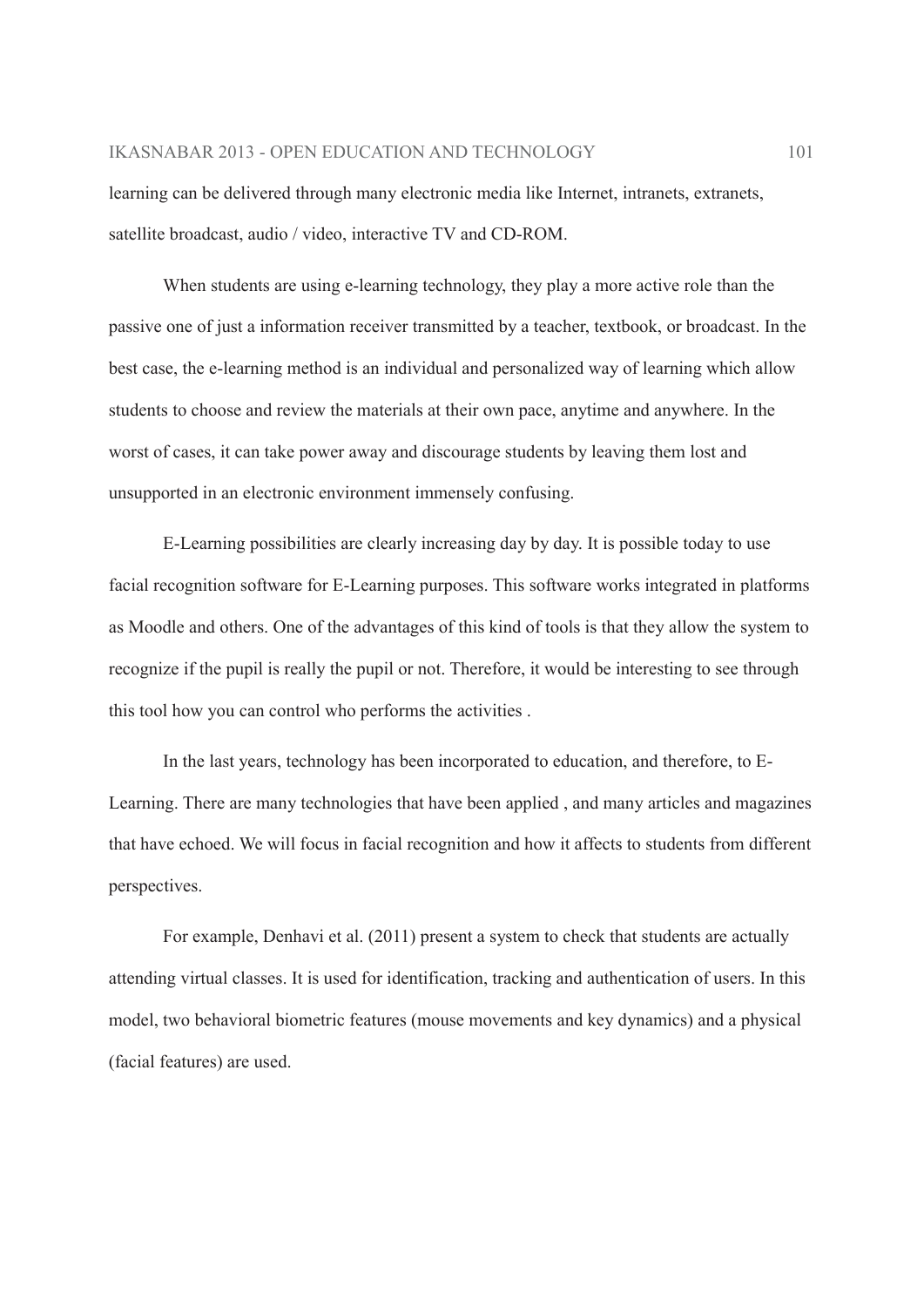Furthermore, Ullah et al. (2012) proposes a face recognition mechanism to make sure that students are not supplanted to improve their virtual test scores. They propose; the use of an authentication framework based on profiles (PBAF) along with a user ID and a password for authentication of students during online exams. The proposed solution uses security profiles based on questions which verify PBAF by developing a virtual learning environment.

Both works focus on a very specific aspect of the teaching process, the first on the class attendance and the second one on the examination.

Other studies, as the one from Eagle et al. (2008) present a face recognition tool easily integrable with existing Learning Management Systems (LMSs), thanks to a adaptable web design. Its main objective is user tracking and verification which combines face tracking, facial verification and fingerprint check.

Finally, the most remarkable analysis would be Elisardo Agulla Gonzalez's rapporteur, University of Vigo, which comes to the same technological field in "Is My Student at the Other Side? Applying Biometric Web Authentication to elearning environments" article. In this article, through the program **BioTracker**, images captured by webcam, to verify if it is the student who is behind it and not someone else.

On the other hand, the project we are working on, is focused and it will integrate the script in one of the most popular LMSs, such as Moodle, including this facial recognition in the various activities of the process, such as controls, interactive lessons, ongoing evaluation activities, learning activities, forums; and each one of them will be as well customizable by the teacher.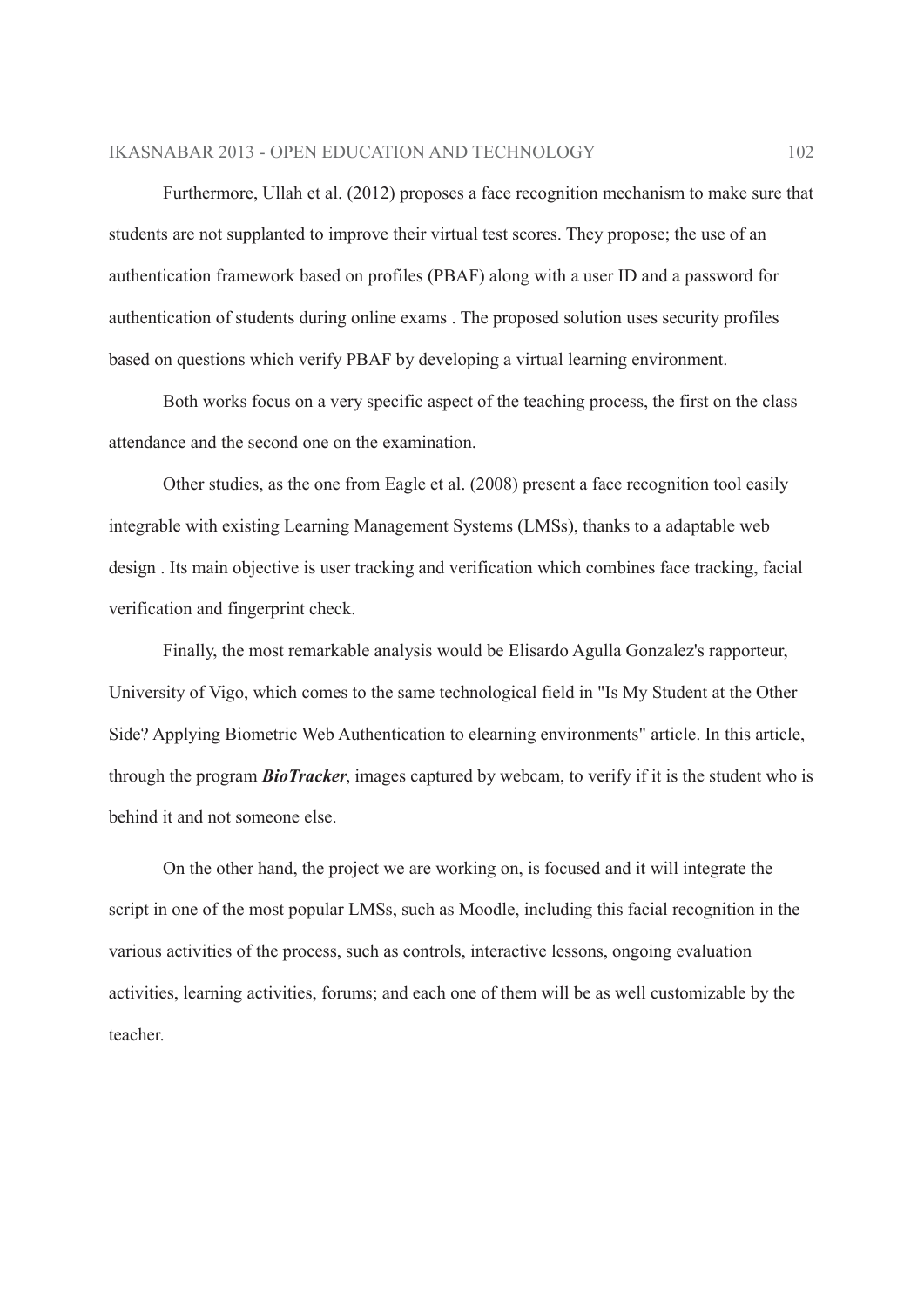#### **Motivation**

The goal pursued by the present research is to valuate the introduction of this online teaching tool. The study will incorporate different aspects: technological, psychological, methodological, didactic and others.

To carry out the project, a series of questions will be designed, about everything that's related to the program. The questionnaire will be fulfilled by some of the teachers, students and even relatives to know what they think about. Once you have taken these views, it will be analyzed and compared between each one, to obtain conclusions and results that can tell us what society in general thinks about facial recognition in online education.

The piece of code that implements this facial recognition functionality works as follows: at the beginning of the course, the student is identified by taking him some photographs which are compared with some reference. During the development of the course, the student is periodically taken a photograph so the algorithm implemented can deduce if the student keeps on being the same or not. In case of doubt, it delivers a warning message to the teacher.

Something important to know is that the program has a 2% error rate, depending on the lighting that there is in the room where the student remains. When this 2% in on, it is the same company, in the appropriate department and conducted by a human person who is checking if the person is the student or not.

## Analysis of the Perception of Students About Facial Recognition

The sample consists of 54 subjects, classified as follows: 37 students of the Master Degree in Elementary Education Degree, 5 Teachers belonging both to: Language School, Elementary Teacher and University Teachers, and finally 12 subjects which have already finished their degrees. All of them belonging to the province of Malaga.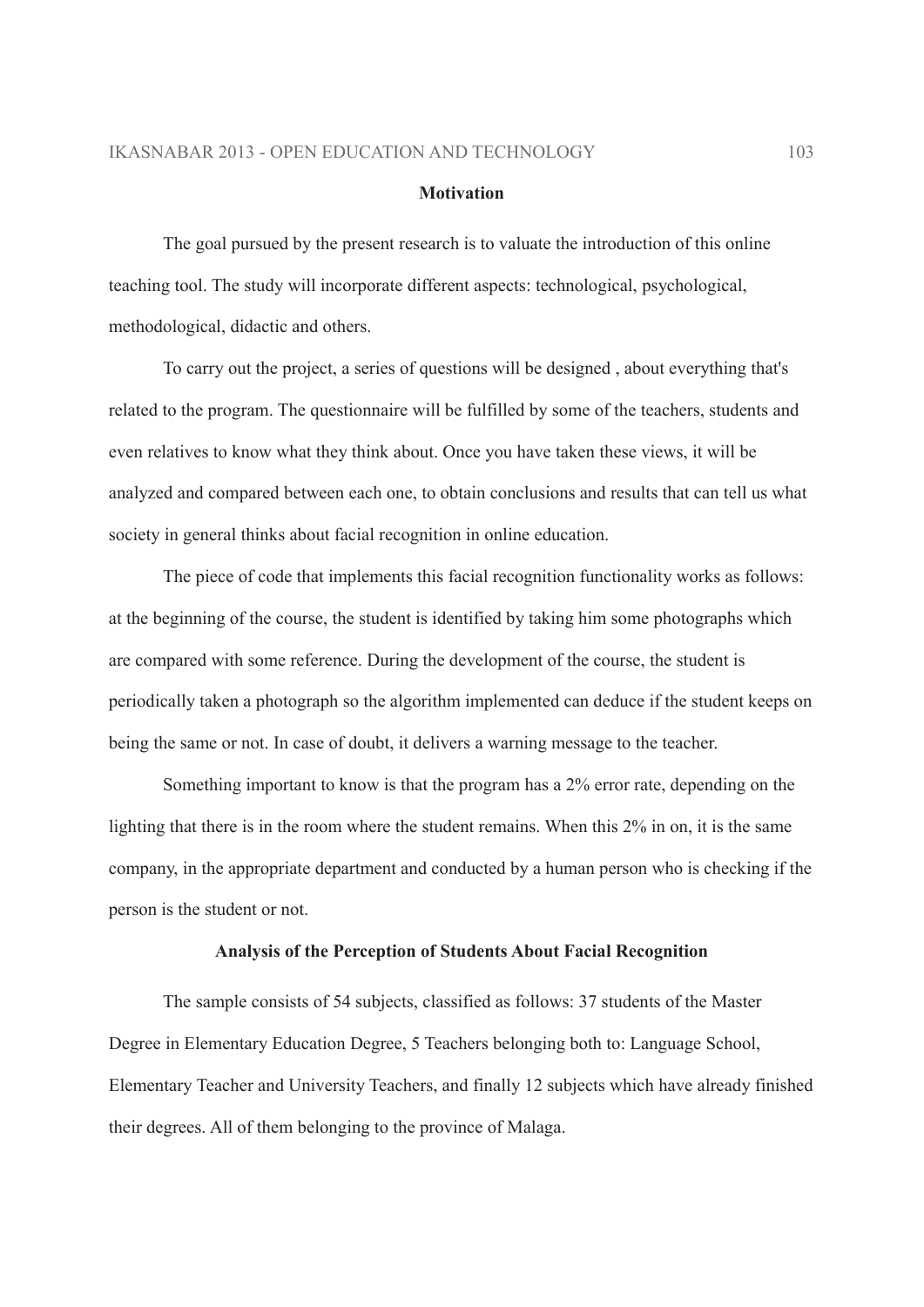The average age of participants was 22.4 years, and most women  $(76%)$  and students  $(85\%)$ .

| Table 1: Seven-point Likert scale |                   |  |  |  |
|-----------------------------------|-------------------|--|--|--|
| <b>Response</b>                   | <b>Puntuation</b> |  |  |  |
| Totally disagree                  |                   |  |  |  |
| Disagree                          | $\overline{2}$    |  |  |  |
| <b>Slightly Disagree</b>          |                   |  |  |  |
| Neither agree nor disagree        | 4                 |  |  |  |
| <b>Slightly Agree</b>             | 5                 |  |  |  |
| Agree                             | 6                 |  |  |  |
| <b>Strongly Agree</b>             |                   |  |  |  |

The collection of data is another important step in the investigation since the conclusions of a study are based on such data. In most investigations, when assessing attitudes and opinions is usually used the seven-point Likert scale (see Table 1), which is what this research has to use.

The Likert scale is ordinal level and is characterized by placing a number of selected sentences on a scale with degrees of agreement / disagreement. These phrases, which the interviewee is subjected to, are arranged in batteries and have the same reaction scheme, allowing the system to learn the interviewee answers quickly.

For the creation of the questionnaire, 34 questions were carried out, classified into different groups, such as: Block 0, questions related to their academic and professional aspects, Block A, Education issues, Block B, related to online education; Block C, all that, that lies with biometrics. Table 2 presents the relevant questions of the questionnaire.

Among all those questions that have been conducted, the most valuable in terms of content has been highlighted, originality, and weight within biometrics and virtual education.

The questionnaire can be divided into two parts, those that are made through the Likert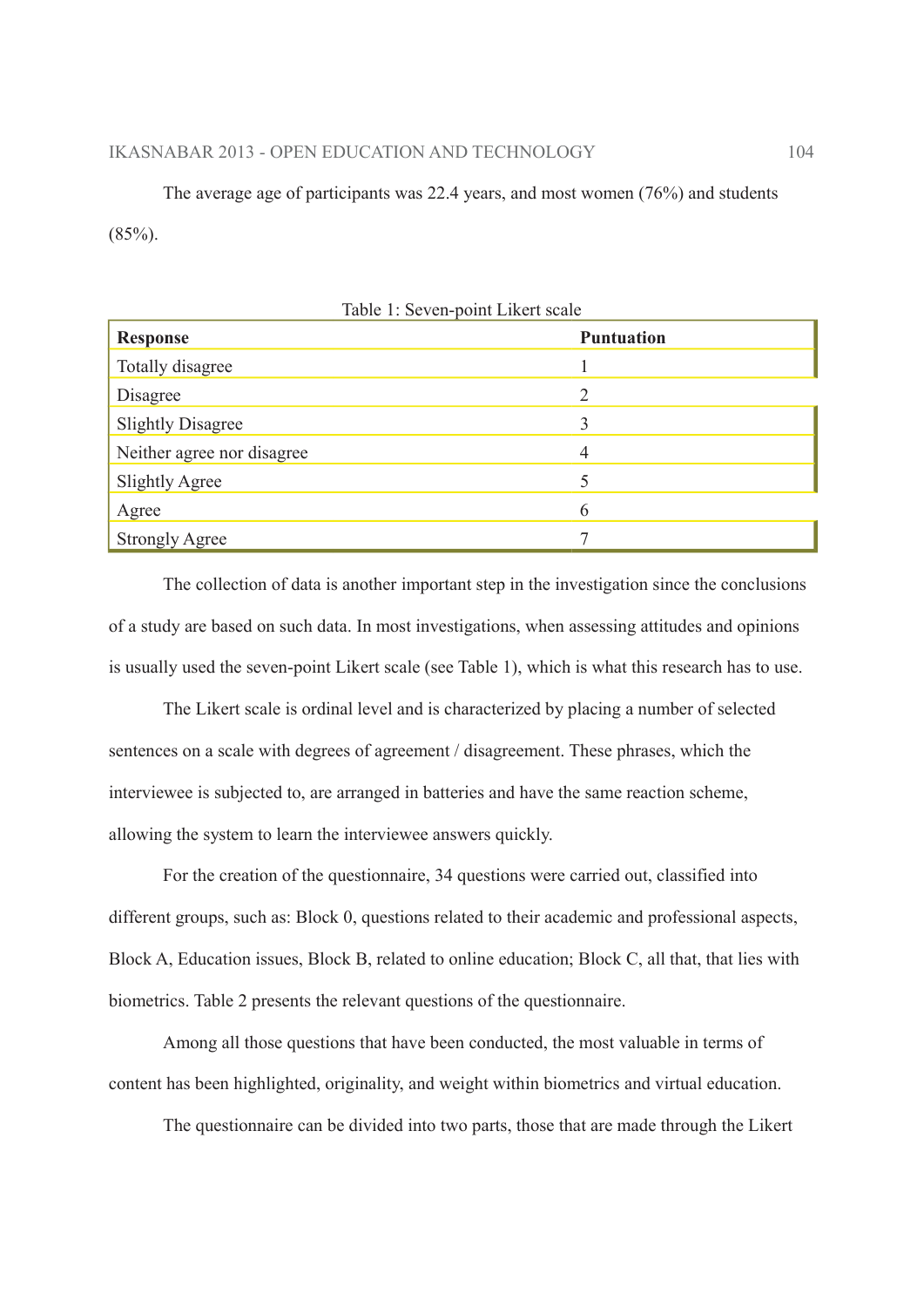questionnaire and all those which aren't. Below are the questions that have been raised through

the scale.

| Preg. 6         | Do you think the students learn the same in the different forms of education?                                                                                             |
|-----------------|---------------------------------------------------------------------------------------------------------------------------------------------------------------------------|
| Preg. 7         | Do you think the teacher can explain better in online education through new<br>technologies?                                                                              |
| <b>Preg. 12</b> | Do you think it is a good method to identify people?                                                                                                                      |
| <b>Preg. 13</b> | Would you be willing to face recognition is used in education Online?                                                                                                     |
| <b>Preg. 14</b> | Do you think it's fair for all students to check that it is he who does the work and not a<br>fake user?                                                                  |
| <b>Preg. 15</b> | Do you think this method should be implemented in all online universities?                                                                                                |
| <b>Preg. 16</b> | Would you like that one day they can make the current site exams at home by an<br>advanced face recognition technology?                                                   |
| <b>Preg. 17</b> | If we think from the point of view of the teacher, look well as to control the students<br>not to copy?                                                                   |
| <b>Preg. 18</b> | Do you think you lose privacy to be observed through a Cam?                                                                                                               |
| <b>Preg. 19</b> | Will it improve the recognition method of student academic data?                                                                                                          |
| Preg 20         | Would you feel angry when the program is watching while doing course activities?                                                                                          |
| <b>Preg. 21</b> | Would you feel spied when the program is watching while doing course activities?                                                                                          |
| <b>Preg. 22</b> | Would you feel embarrassed when the program is watching while doing course<br>activities?                                                                                 |
| <b>Preg. 23</b> | Would you feel comfortable when you are watching the program while doing course<br>activities?                                                                            |
| <b>Preg. 24</b> | Do you think the pictures taken at home can capture aspects of your personal life that<br>you want to share? (E.g. your daughter gives you a kiss)                        |
| <b>Preg. 25</b> | Do you think the facial recognition program is going to be an obstacle for developing<br>your business as normal? (Forces you to be at your computer without getting up)  |
| <b>Preg. 26</b> | Do you think this system will encourage you not to ask for help to pass the tests and<br>will it help you learn more?                                                     |
| <b>Preg. 27</b> | Do you use someone's help generally to pass the tests or develop activities?                                                                                              |
| <b>Preg. 28</b> | Does the fact that you need to have a webcam bothering you?                                                                                                               |
| <b>Preg. 29</b> | Do you think it is a good progress to include facial recognition tool to improve the<br>quality of learning in distance universities?                                     |
| <b>Preg. 30</b> | Do you think a college distance will increase the prestige of the fact that an open<br>university to ensure that students are really doing facial recognition activities? |
| <b>Preg. 31</b> | Do you think it's worth the degree of the student has more prestige despite any<br>inconvenience that may be recognized facially?                                         |
| <b>Preg. 32</b> | Do you think it is appropriate to apply facial recognition checks (made in the<br>classroom, classroom exams different?                                                   |
| <b>Preg. 33</b> | Do you think it is appropriate to apply facial recognition to continuous assessment<br>activities?                                                                        |
| <b>Preg. 34</b> | Do you think it is appropriate to apply facial recognition to learning activities?                                                                                        |

| Table 2: Questions of the questionnaire |  |
|-----------------------------------------|--|
|                                         |  |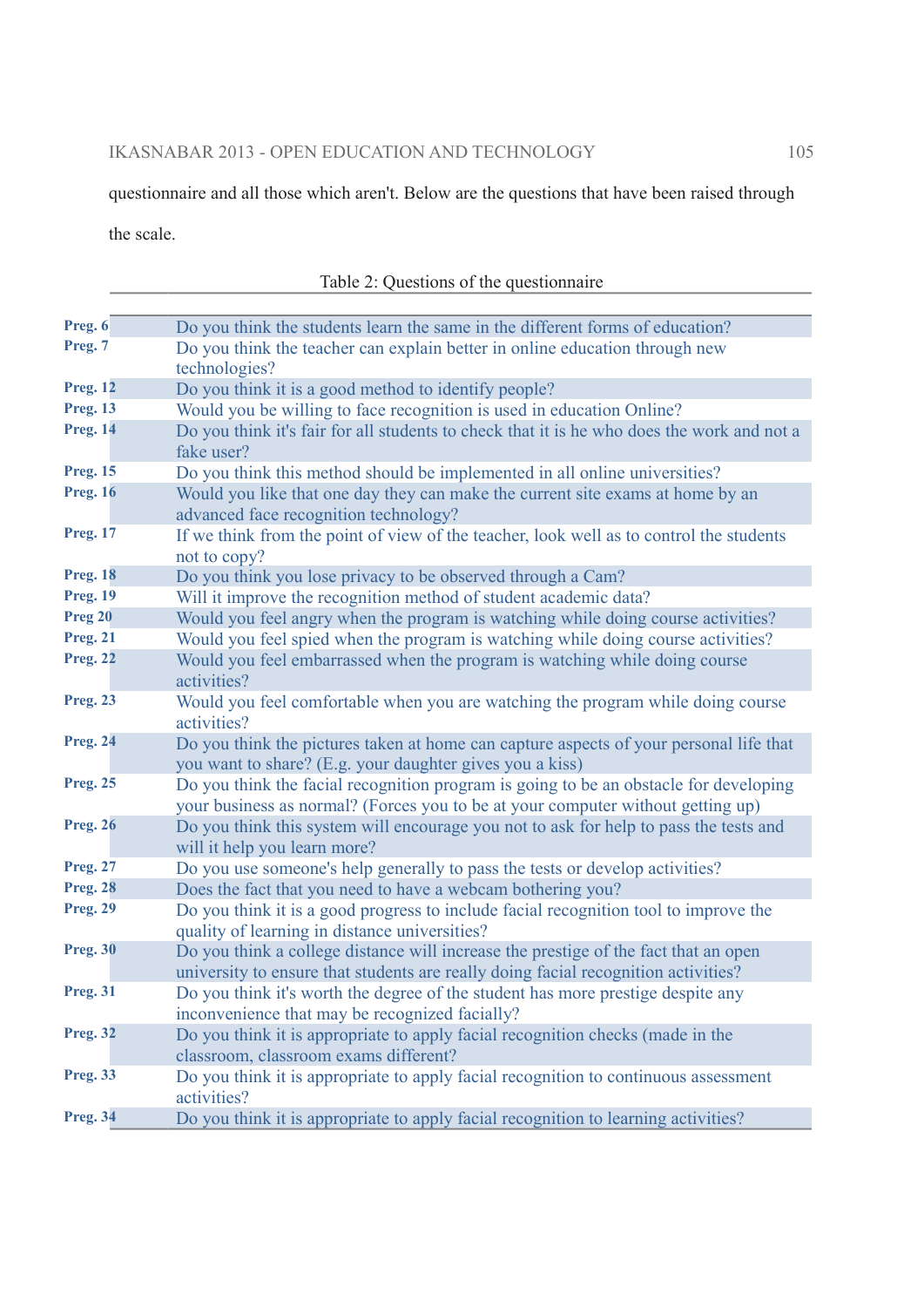### **Results of the analysis**

The results, in most of the survey responses, have been very positive and have been welcome. We could assume that the technological background worked in previous courses may help on top of it. While on the contrary as a remarkable fact, some questions seem to be far from the knowledge of those who participated in the experiment. Anyway everything will be analysed and compared below:



**Figure 1. full Graphic** 

To begin to analyze the impact achieved, has joined in just a graph in Figure 1 of all related data collected and all questions that have been proposed in the questionnaire. Each question is represented with the average of all participants, for an overview. To understand each question, please find the definitions of each in the previous section so we can see the result, remembering that the result 1 is "Strongly Disagree", and conversely 7 "Strongly Agree".

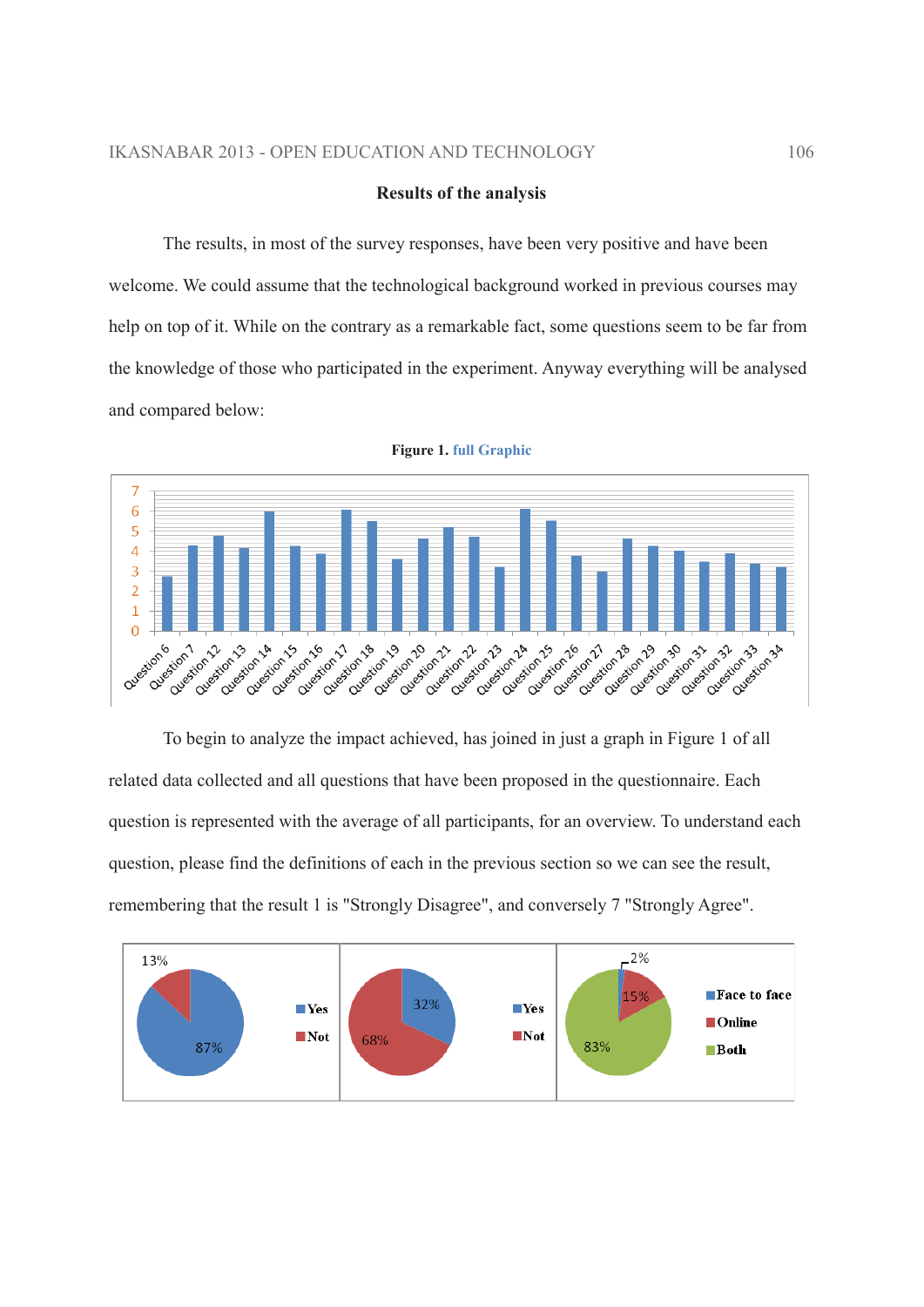### **IKASNABAR 2013 - OPEN EDUCATION AND TECHNOLOGY**

To begin the analysis and comparison of those questions that have been chosen, it is interesting to start by comparing these three graphs, as it is interesting to see the extent of information held by respondents on these three interrelated questions. The majority of the sample believed that education will continue as it is today, that is, continue to exist both (face and online).

From our point of view, finding in the century we are, having at our fingertips all kinds of resources and technological materials, as well as all the new technologies that are constantly integrated into our daily lives, we think that this sector of the population has an interest in new technologies. They "seem" traditional subjects who show no interest in it, or else have not stopped to think the two words that surround the question: virtual and education.

However, if we compare these two graphs with the third, we see there is a degree of inaccuracy and little contextualization, that's to say, we think the surveyed one knows what virtual education is through a platform, but on the contrary, because of their knowledge or resource scarcity you do not know that this virtual platform is using Moodle known in most universities. Investigating a little more on the subject, we can confirm that 95 % of surveyed ones have studied at the University of Málaga, which uses the Moodle platform.



#### Figure 5 Do you think that students learn in different ways like education?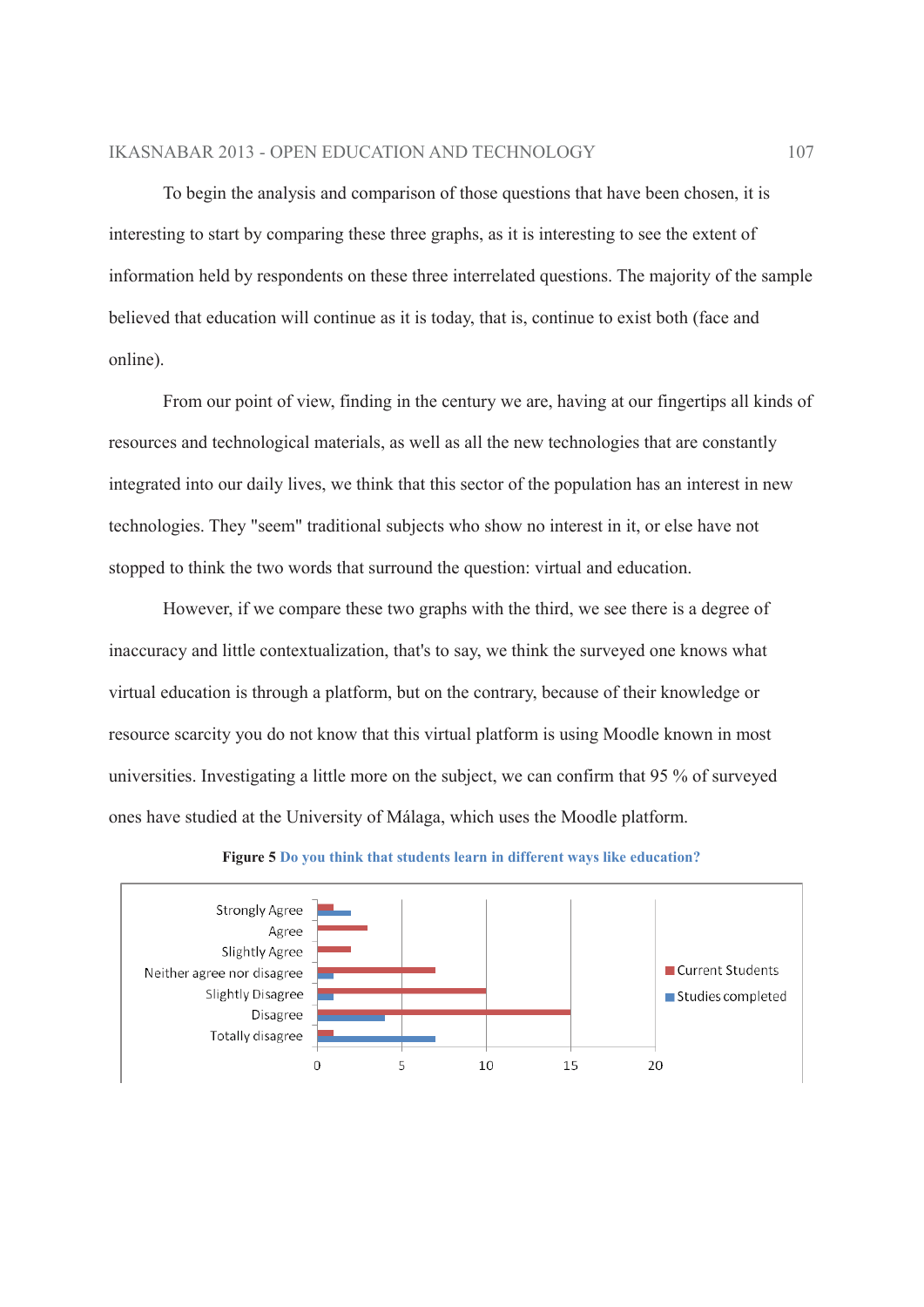As it can be seen in Figure 5, the sample of subjects was divided between those subjects who are still being studied, and those who have already completed their training. It can be seen clearly, as the two parts believe the same way the question. A much smaller number believe that you learn the same in different types that exist (face, half face, online ...). It is observed that no matter the level of education you have, because most of them believe that they do not learn the same way.



Figure 6 Do you think it's fair for all students to check that it is he who does the chores and not a fake user?

It is clear that for all surveyed ones in the Figure 6, it is fair to control who performs the tasks and who doesn't like a fake user. It is observed that we all agree or strongly agree with this proposal.



watching while doing course activities?

Figure 7 Would you feel angry, comfortable, spied and embarrassed and lose intimacy when the program is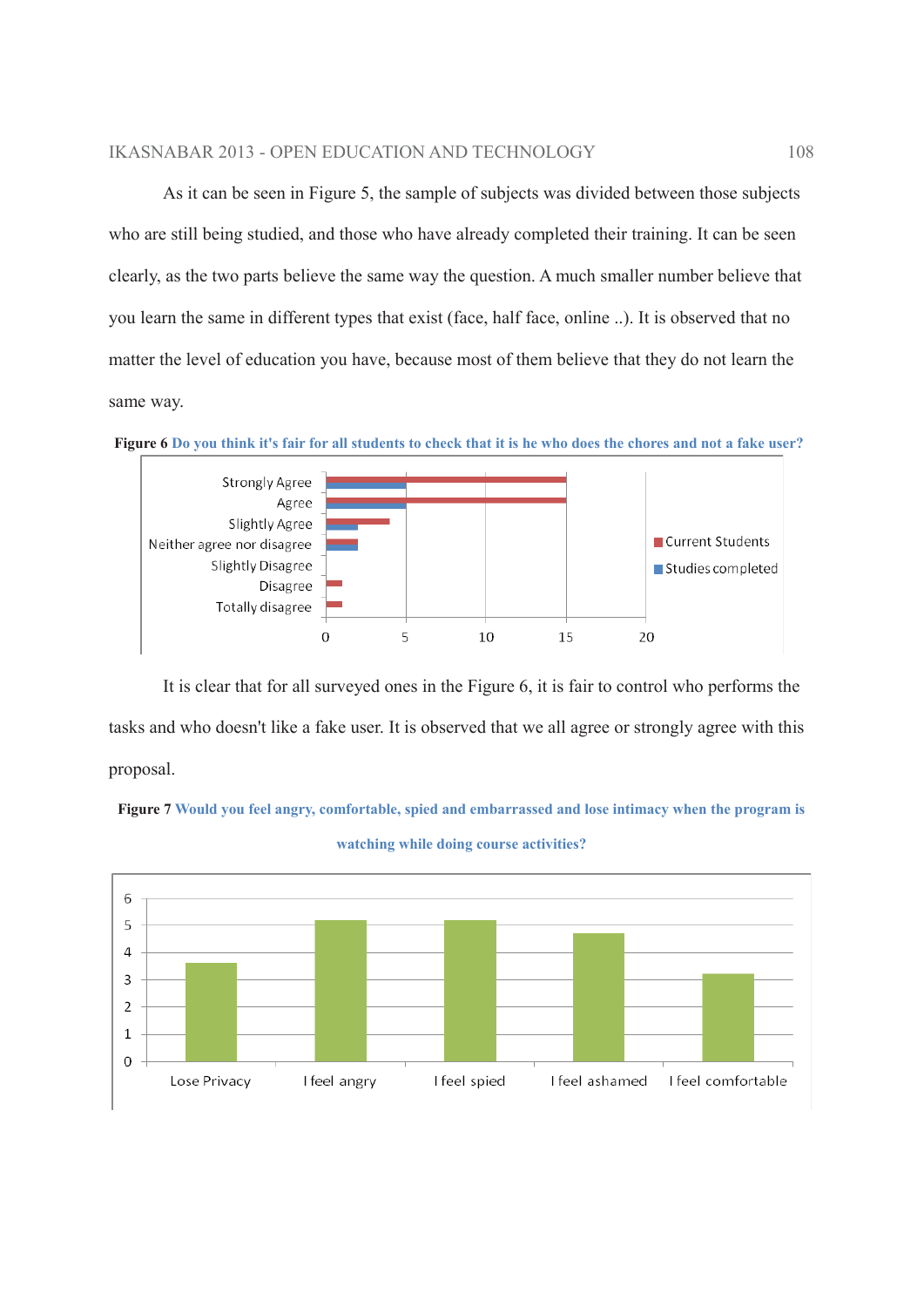Analysing the following questions (Figure 7) it shows clearly how all of the surveyed people think the same way. We observe that the surveyed ones do not like the idea that you observe while performing the activities. Generally, they all mean neither agree nor disagree, but if we analyze each question individually, it is clear that in this way of controlling, he observes, and not like that idea, taking some data on the scale between 2 and 3, far below the 7 "Strongly Agree", they turn up totally to disagree what you observe.

On the other hand, if we compare (Figure 5) with the previous one (Figure 6), we can see a contradiction, since all surveyed ones believe that facial recognition is a great idea to check that the user is the one who performs the activities, but they show their disagreement with the observation process.



In relation to the latest graphics, there is a great difference of opinion, no sector agrees that if it is right or not. Only a very low percent of surveyed people agree on applying biometrics. If we make an average between the two graphs, we would be, according to the Likert scale between levels 3 and 4, that's to say "Neither agree nor disagree". It is observed that facial recognition is a good method to recognize the student, yet they do not show any conformity to apply them to control these activities.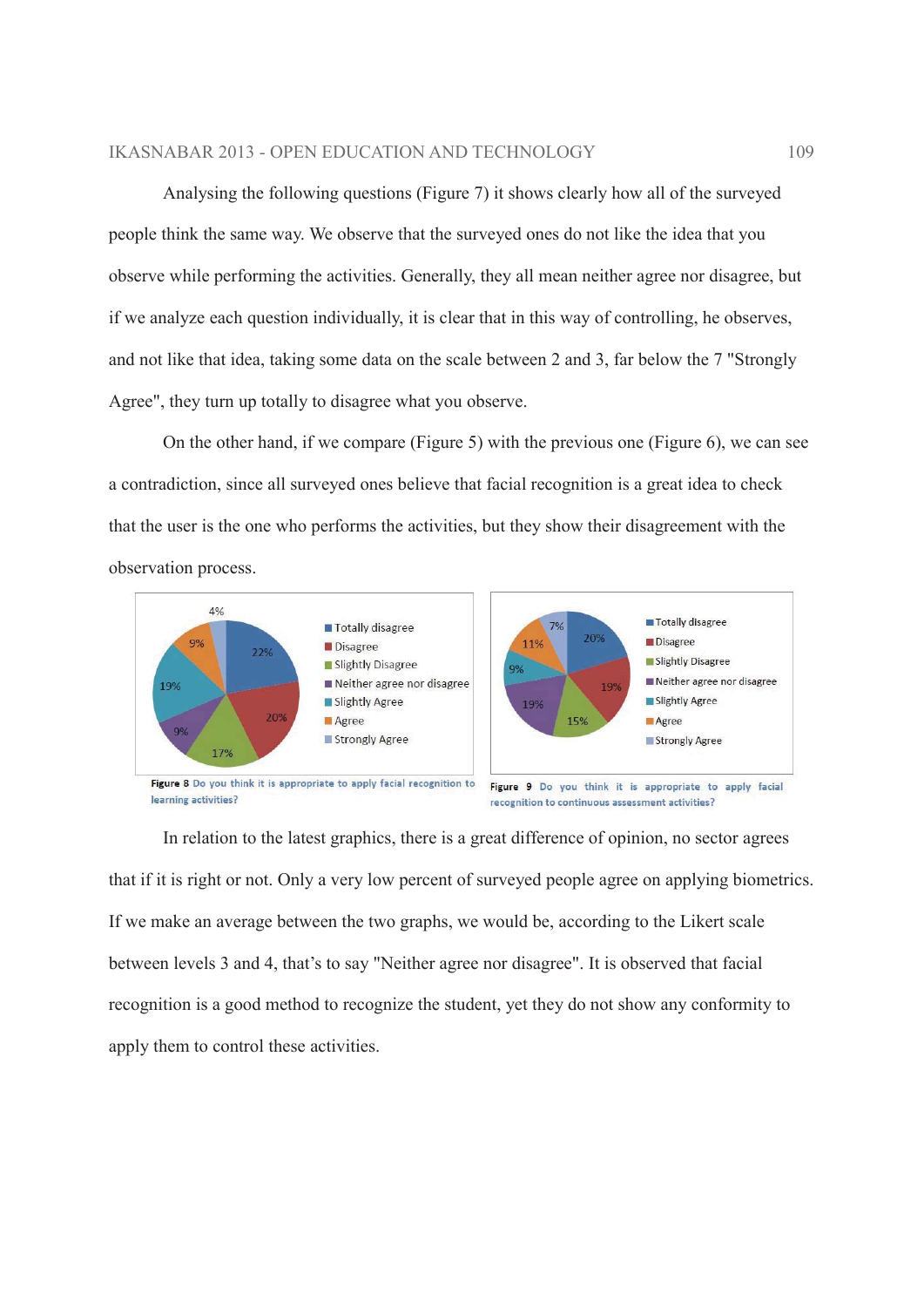#### Conclusions and Future Work

This section presents the conclusions which have been reached in the development of this project and the results obtained through this. Similarly some future work is raised that can be based on this research. Face detection is currently a need for a few applications such as videocalling, credit cards and especially in video surveillance. Their importance grows with the consideration that is the first step in a face recognition system. Object's great looking face, makes their detection that is considered as a difficult task for pattern recognition.

The main objective set at the beginning of this thesis was to determine the degree of opinion that the introduction of facial recognition can have in online education. Many of the face detection methods share the same techniques and algorithms for pattern recognition and image analysis. One method of face detection in real time is the method of Viola and Jones.

Nevertheless, from our point of view, the problem in environmental education is not related to the system of method used for face recognition student but the rejection which still poses to the user that you somehow control while making the issues and tasks belonging to the symbol in question. The subjects of the research show that its successful line is a good method to control anyone who usurps the role of another to do the activities, but shows their displeasure about losing their privacy to be recording aspects of their lives.

The work could be extended even reaching a wider audience and real in different conferences about how we want to treat students, that is to say, the program Biotracker could be tested in a real way with students. It would be interesting to integrate this script and test the platform with a class of students studying any subject online. Checking if the program works correctly, and in turn, learning information about how the students feel at that time when doing the activities with a Cam capturing images of themselves.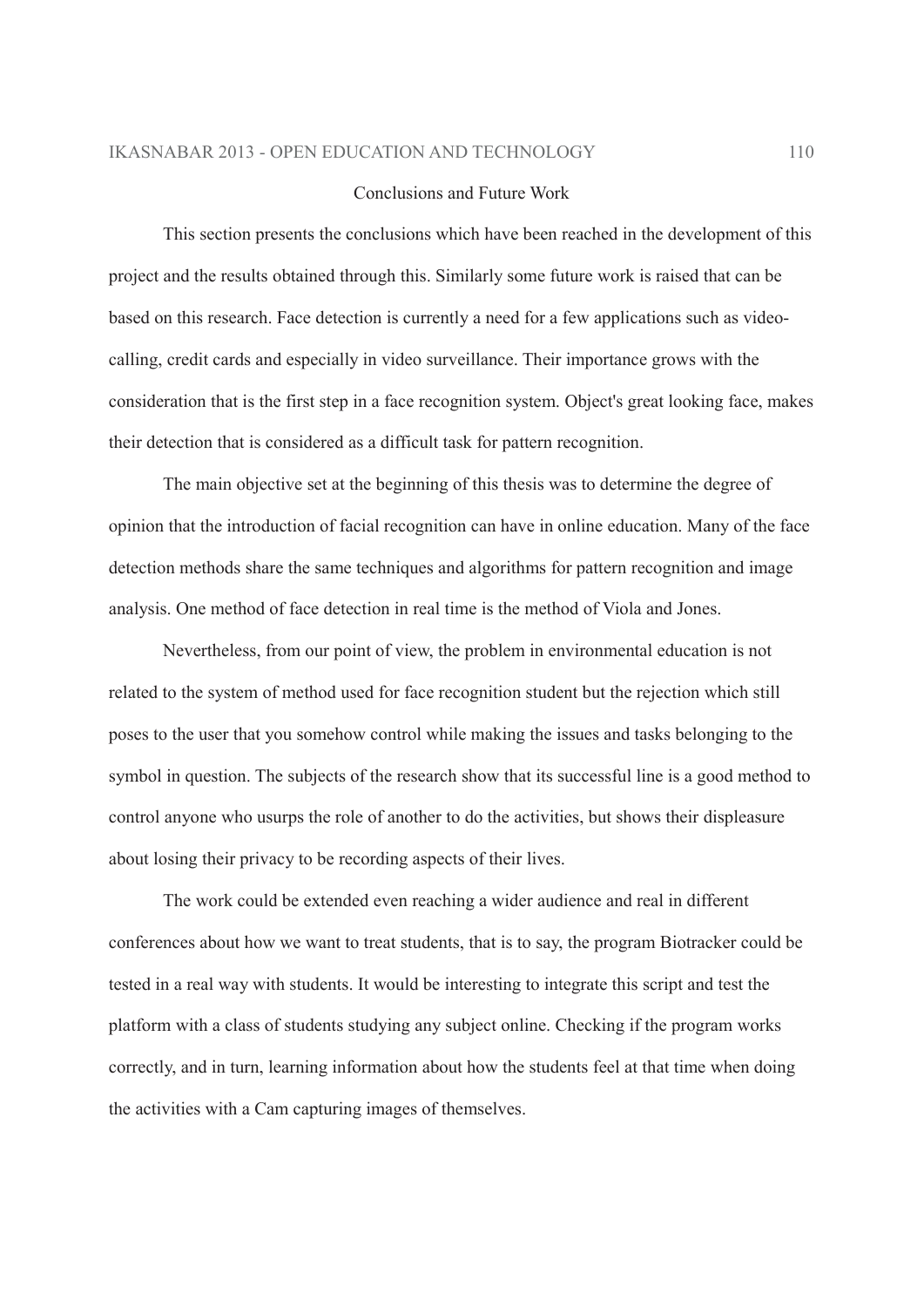# Acknowledgments

This work has been done in the context of the research project Desarrollo de un módulo de autenticación y monitorización biométrica de usuarios en entornos virtuales de aprendizaje, supported by the Universidad a Distancia de Madrid. This research work has also been funded by the Spanish Ministry for Economy and Competitiveness through the project Social Ambient Assisting Living - Methods (SociAAL) (TIN2011-28335-C02-01).